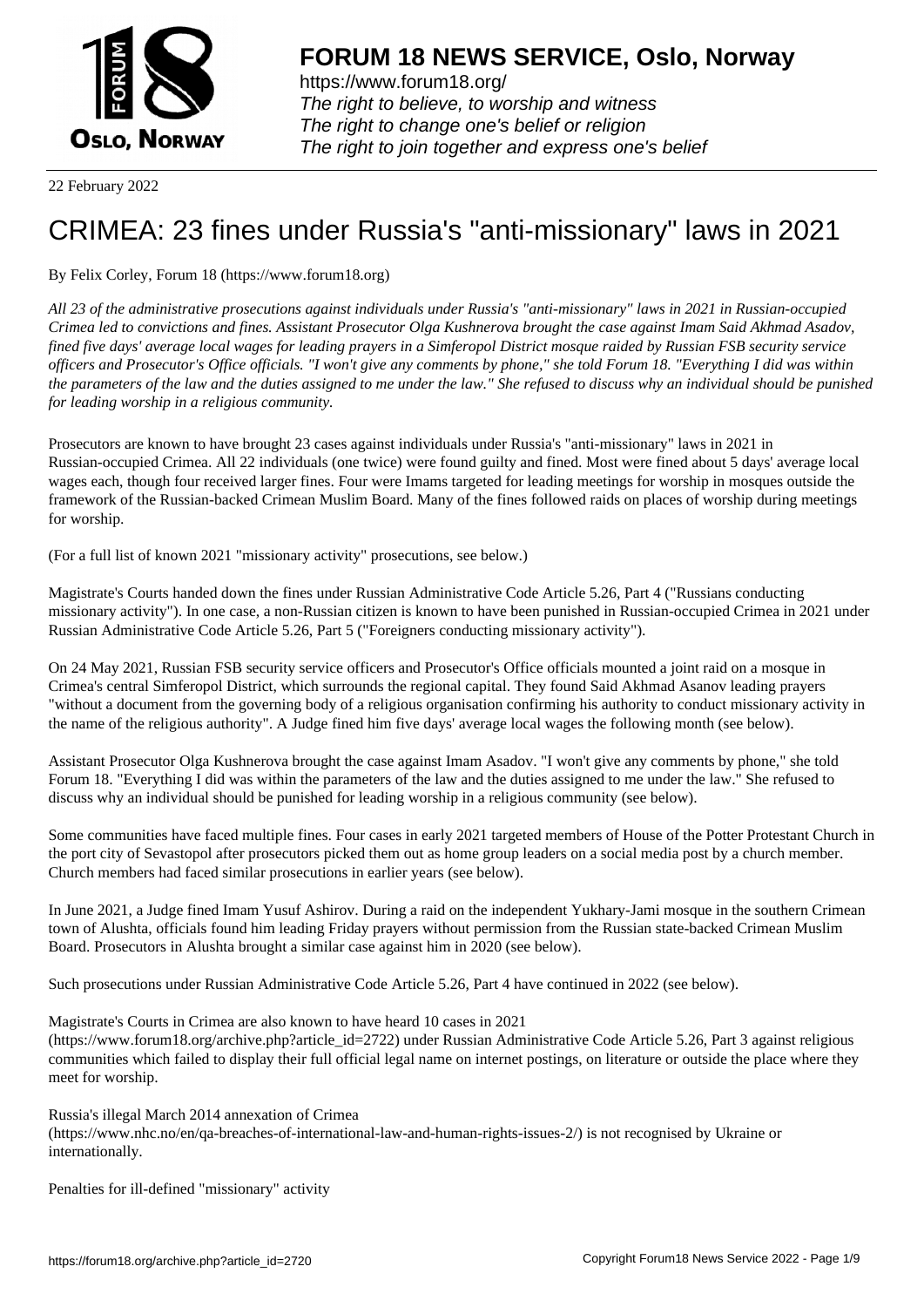Russian legal changes made in July 2016. The Russian authorities immediately imposed these punishments in Crimea, which they occupied in March 2014.

Russian Administrative Code Article 5.26, Part 4 (https://www.forum18.org/archive.php?article\_id=2246) punishes "Russians conducting missionary activity". This incurs a fine of 5,000 to 50,000 Roubles. For organisations (legal entities), the fine is 100,000 to 1 million Roubles. All religious communities which are not registered, and so have no legal status, must notify the authorities of their existence and provide the names and addresses of all their members, as well as addresses where any meetings take place. Their members are therefore subject to prosecution as individuals.

Russian Administrative Code Article 5.26, Part 5 punishes "Foreigners conducting missionary activity" (https://www.forum18.org/archive.php?article\_id=2246). This incurs a fine of 30,000 to 50,000 Roubles with the possibility of deportation.

Russian Administrative Code Article 5.26, Part 3 punishes the "Implementation of activities by a religious organisation without indicating its official full name, including the issuing or distribution, within the framework of missionary activity, of literature and printed, audio, and video material without a label bearing this name, or with an incomplete or deliberately false label"  $(\text{https://www.forum18.org/architecture.php?article id=2246).}$  This incurs a fine of 30,000 to 50,000 Roubles and the confiscation of any literature or other material.

Russia's Administrative Code specifies that cases under Article 5.26 can be brought by the police, Prosecutor's Offices, or local Justice Departments.

In addition to the 23 prosecutions under Russian Administrative Code Article 5.26, Part 4 ("Russians conducting missionary activities") and Part 5 ("Foreigners conducting missionary activity"), the Russian authorities brought prosecutions against religious communities in occupied Crimea in 2021 for failing to display their full official legal name on places of worship, literature and internet posts.

In its latest report, the United Nations Human Rights Monitoring Mission in Ukraine pointed to the many fines handed down in Crimea under Russian Administrative Code Article 5.26. Its report "Civic Space and Fundamental Freedoms in Ukraine" (https://www.ohchr.org/Documents/Countries/UA/UkraineCivicSpace2021-EN.pdf), published on 8 December 2021, noted that "the application of anti-extremist laws of the Russian Federation, commonly referred to as the 'Yarovaya package', [..] significantly limited the ability of various religious groups to conduct religious practices together by banning broadly defined 'missionary activities'."

Prosecutions have also been brought in Crimea to punish exercise of freedom of religion or belief in public under Russian Administrative Code Article 20.2 ("Violation of the established procedure for organising or conducting a gathering, meeting, demonstration, procession or picket") (https://www.forum18.org/archive.php?article\_id=2246), which is linked to Russia's Demonstrations Law.

On 29 April 2020, Sovetsky District Court in eastern Crimea found Imam Dilyaver Khalilov guilty under Russian Administrative Code Article 20.2, Part 2 for leading prayers in a mosque they had used since 2004 which has now been forcibly closed and seized. When Forum 18 asked how the Muslim community should worship now the authorities have seized their place of worship, Emil Velilyayev, deputy head of Sovetsky District, responded: "There is no community there."

(https://www.forum18.org/archive.php?article\_id=2592) The Judge fined Imam Khalilov 30,000 Russian Roubles (about one month's average wages for those in work). Prosecutors had initially brought the case under Russian Administrative Code Article 5.26, Part 4 ("Russians conducting missionary activities").

Human rights defender Aleksandr Sedov of the Crimean Human Rights Group stated in 2017 that the punishments violate the rights to freedom of religion or belief enshrined in the European Convention on Human Rights and Fundamental Freedoms. He also pointed out that they break Geneva Convention (IV) relative to the Protection of Civilian Persons in Time of War (https://www.forum18.org/archive.php?article\_id=2299), which enshrines the rights of civilians in occupied territories.

Police Centres for Countering Extremism, Prosecutors, FSB

Many of the cases in Crimea under Russian Administrative Code Article 5.26, Part 4 ("Russians conducting missionary activity") begin with "inspections" of religious communities, which involve looking at documents relating to a community's registration (if it is registered as a religious organisation, or has notified the Justice Ministry of its existence as a religious group), its place of worship, and its leader.

Particularly in the cases of mosques and their imams, inspections sometimes take the form of raids by armed officers of the police, OMON riot police or FSB security service on communities meeting for worship.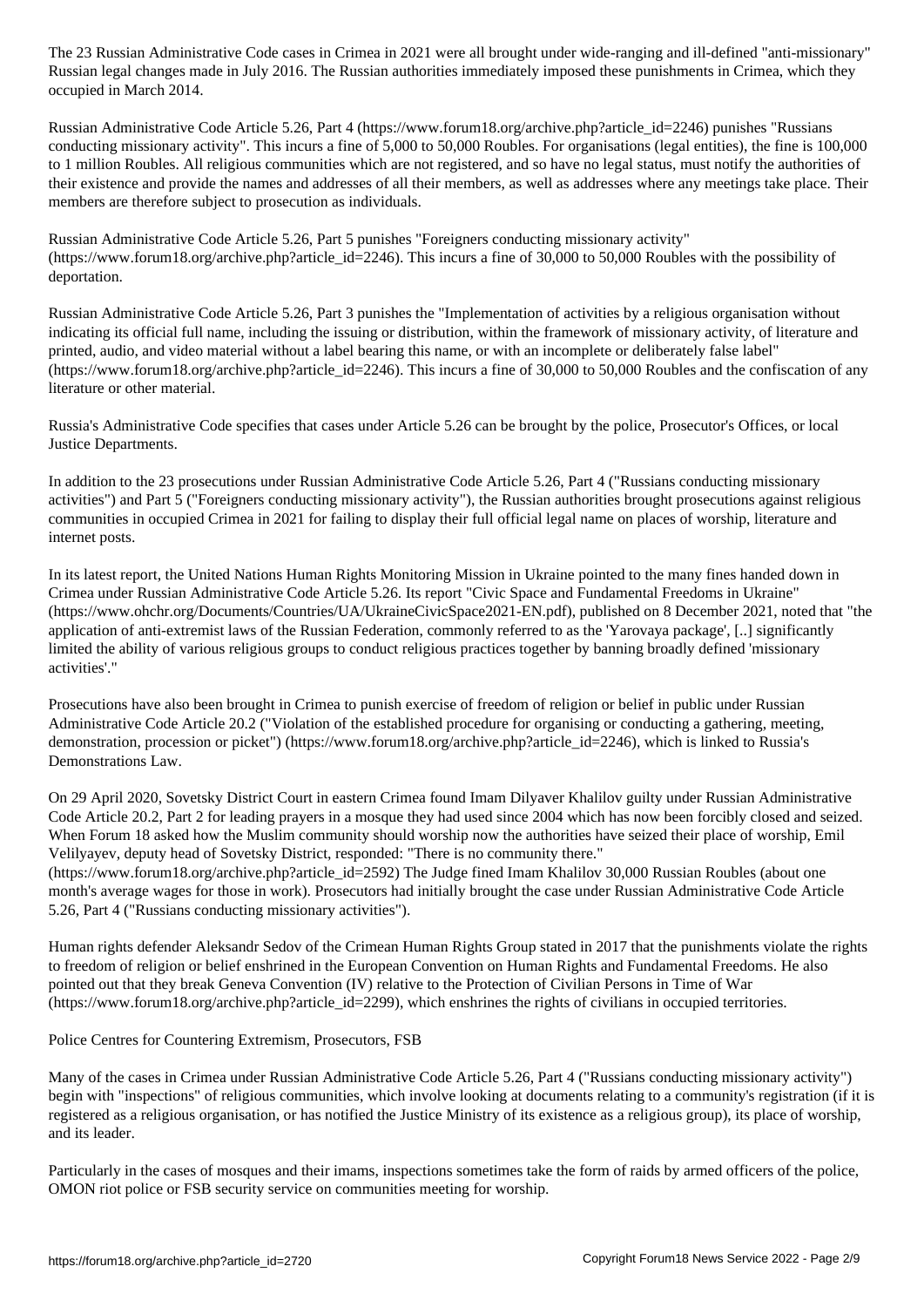Prosecutions follow Russian FSB security service raids

On the evening of 6 February 2021, the Russian FSB security service raided a small Protestant community in the eastern Crimean town of Kerch. It claimed to be conducting an inspection of observance of Russia's Religion Law. At the meeting for worship, church leaders "told those gathered about faith, about god [sic], about hope for another life, read the Bible and sang songs".

The FSB security service then handed its findings to Kerch Prosecutor's Office. On 16 February 2021, Assistant Prosecutor Mikhail Polyukhovich prepared a case against church member I. Denisov under Russian Administrative Code Article 5.26, Part 4 ("Russians conducting missionary activity").

At the hearing on 12 March 2021 at Kerch Magistrate's Court No. 47, Assistant Prosecutor Polyukhovich called for Denisov to be fined 25,000 Russian Roubles. Two women – who were not members of the church - testified that he had handed them leaflets about the service earlier in the day.

Judge Irina Sergiyenko found Denisov guilty of sharing faith with people who were not church members, according to the decision seen by Forum 18. However, she did not meet Polyukhovich's demand for a high fine, instead fining him 8,000 Russian Roubles.

Forum 18 was unable to reach Assistant Prosecutor Polyukhovich. Telephones at Kerch Prosecutor's Office went unanswered each time Forum 18 called on 22 February.

In late 2020, Assistant Prosecutor Polyukhovich brought a similar administrative case of conducting "missionary" activity under Russian Administrative Code Article 5.26, Part 4 against S. Alekseyev. Kerch Magistrate's Court No. 48 fined him 5,000 Russian Roubles on 3 November 2020 (https://www.forum18.org/archive.php?article\_id=2641).

On 24 May 2021, Russian FSB security service officers and Prosecutor's Office officials mounted a joint raid on a mosque in Crimea's central Simferopol District, which surrounds the regional capital. They found Said Akhmad Asanov leading prayers "without a document from the governing body of a religious organisation confirming his authority to conduct missionary activity in the name of the religious authority".

Asanov's "missionary activity" consisted of "conducting services (namaz) and inviting to participate in the activity of the Muslim community an unknown circle of people who were not members (followers) of the given religious community". The Imam told the FSB and Prosecutor's Office officials that he had led prayers daily in the mosque since 12 April 2021.

Assistant Prosecutor Olga Kushnerova of Simferopol District Prosecutor's Office prepared a case against Asadov under Russian Administrative Code Article 5.26, Part 4 ("Russians conducting missionary activity").

On 29 June 2021, Judge Tatyana Protsenko of Simferopol District Magistrate's Court No. 75 found Asanov guilty and fined him 5,000 Russian Roubles, according to the decision seen by Forum 18.

Assistant Prosecutor Kushnerova – who now works for Simferopol's Railway District Prosecutor's Office – refused to comment in detail on the case she brought against Imam Asadov. "I won't give any comments by phone," she told Forum 18 from Simferopol on 22 February 2022. "Everything I did was within the parameters of the law and the duties assigned to me under the law." She refused to discuss why an individual should be punished for leading worship in a religious community.

Multiple cases

Many individuals and communities face multiple cases under Russian Administrative Code Article 5.26, Part 4 ("Russians conducting missionary activity").

Four prosecutions in early 2021 targeted members of House of the Potter Protestant Church in the port city of Sevastopol. Judges fined Aleksey Smirnov, Ivan Nemchinov (twice) and Yevgeny Kornev after prosecutors picked them out as home group leaders on a social media post by a church member.

An official from Gagarin District Prosecutor's Office, who would not give his name, refused to discuss with Forum 18 in February 2021 why it had initiated cases against the church members. An officer of the city police's Centre for Countering Extremism who did not give his name listened to Forum 18's question as to why his Centre was involved in a case where an individual was punished for exercising his right to freedom of religion or belief and no extremism was involved. "Good day," he responded, and put the phone down (https://www.forum18.org/archive.php?article\_id=2641).

House of the Potter Church members have repeatedly faced administrative prosecution for exercising their right to freedom of religion or belief. Four of its members – including the pastor, Mikhail Leppik – faced prosecution in January 2018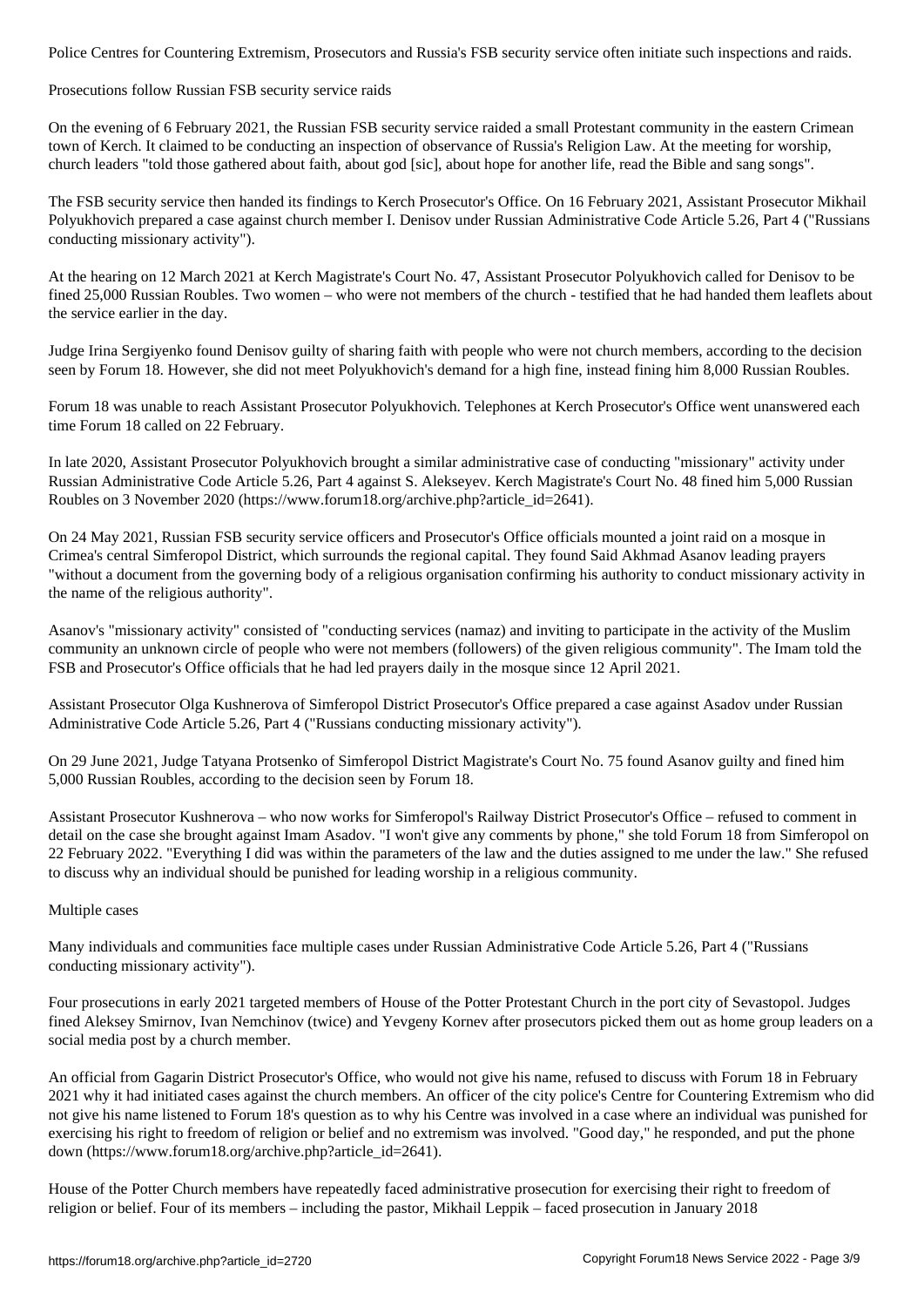people, offering leaflets and singing at a bus stop. Two church members were each fined 5,000 Russian Roubles (about five days' average local wages), while Leppik and a fourth church member were acquitted.

Following an inspection in October 2019, which found that House of the Potter Church had failed to inform the Justice Ministry of its existence, prosecutors brought a case against Pastor Leppik under Russian Administrative Code Article 19.7 ("Failure to provide or late provision of information to a state body"). On 16 December 2019, Magistrate's Court No. 7 issued Leppik with a warning (https://www.forum18.org/archive.php?article\_id=2544).

On 8 June 2021, Judge Svetlana Vlasova of Alushta Magistrate's Court No. 22 fined Imam Yusuf Ashirov 5,000 Russian Roubles under Russian Administrative Code Article 5.26, Part 4 ("Russians conducting missionary activity"), according to the decision seen by Forum 18.

During a raid on the independent Yukhary-Jami mosque in the southern Crimean town of Alushta, officials found Imam Ashirov leading Friday prayers without permission from the Russian state-backed Crimean Muslim Board.

Prosecutors in Alushta brought a similar case against Imam Ashirov in 2020. The same Judge at the same Magistrate's Court fined him in June 2020 (https://www.forum18.org/archive.php?article\_id=2641).

The Russian state has backed attempts by the Crimean Muslim Board to take control of the Yukhary-Jami mosque  $(\text{https://www.forum18.org/architecture.php?article id=2592})$ . The independent mosque community has worshipped in the 19th century mosque since 1994, twenty years before the Russian occupation of Crimea.

Prosecutions increased in 2021

The 23 known prosecutions in Russian-occupied Crimea in 2021 for conducting "missionary" activity without state permission show a rise in such prosecutions compared to 2020 and a return to the levels before the coronavirus pandemic, during which there was a reduction in the number of meetings for worship.

- In 2020, 13 such prosecutions were brought, of which all 13 ended with punishment (https://www.forum18.org/archive.php?article\_id=2641).

- In 2019, 24 such prosecutions were brought, of which 17 ended with punishment (https://www.forum18.org/archive.php?article\_id=2544).

- In 2018, 23 such prosecutions were brought, of which 19 ended in punishment

(https://www.forum18.org/archive.php?article\_id=2441). Seven of those prosecuted in 2018 (under Russian Administrative Code Article 5.26, Part 5 "Foreigners conducting missionary activity" (https://www.forum18.org/archive.php?article\_id=2246)) were longtime residents who are Ukrainian citizens.

Prosecutions continue in 2022

The Russian authorities have brought further prosecutions under Russian Administrative Code Article 5.26, Part 4 ("Russians conducting missionary activity") in 2022:

- Liana Palyokha was fined 7,000 Russian Roubles in Belogorsk on 18 February 2022.

- S. Ablyazimov is facing a hearing in Simferopol's Kiev District on 10 March 2022.

==================================================

List of individuals punished for "missionary" activity

The list of known 2021 prosecutions under Russian Administrative Code Article 5.26, Part 4 ("Russians conducting missionary activity") and Part 5 ("Foreigners conducting missionary activity"), based on court records and other information (date of court hearing, name of individual/community, punishment, court, material on which prosecution based, appeal):

1) 13 January 2021

Name: Imam Server Davletshayev

Punishment: Fine 5,000 Russian Roubles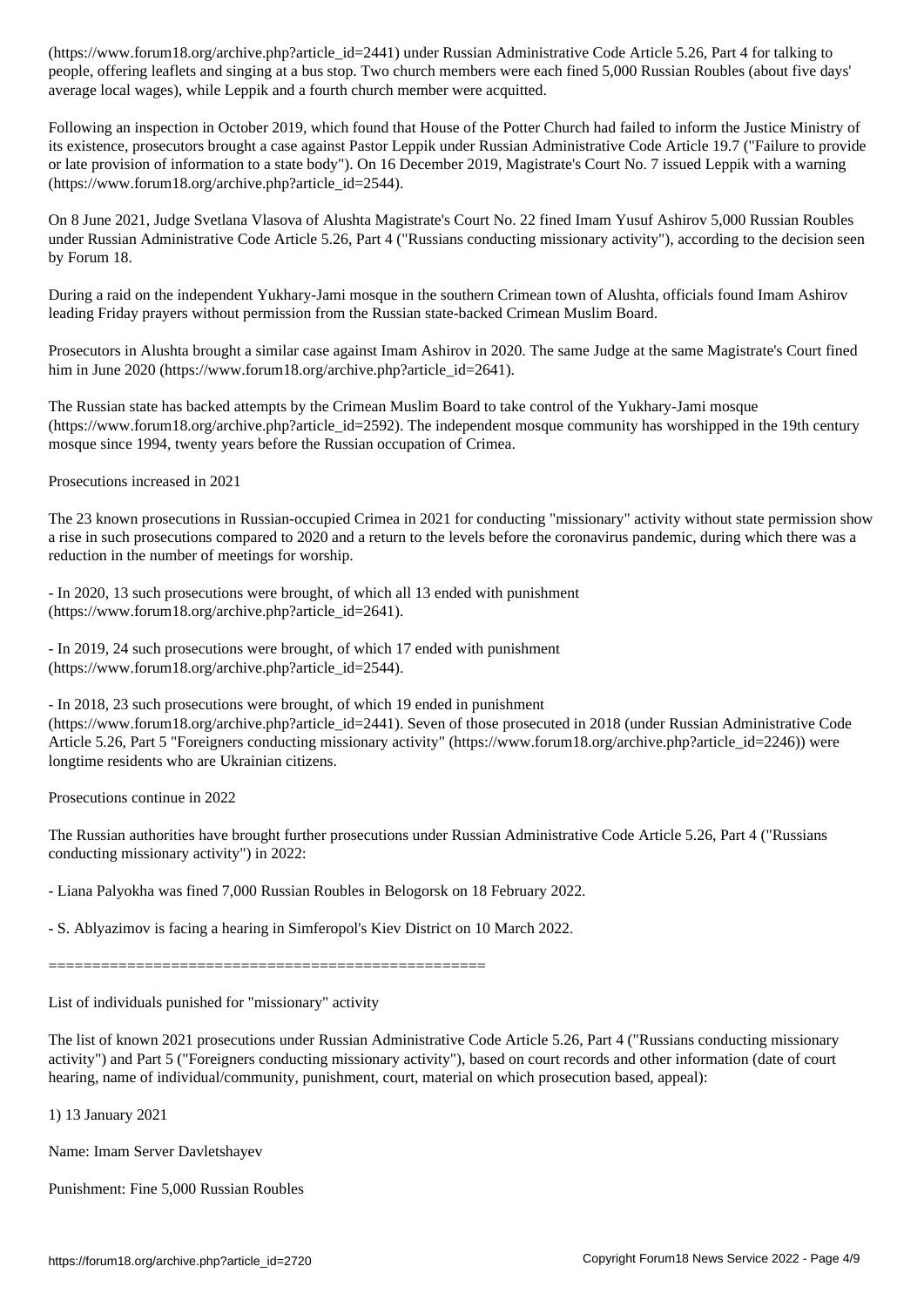Circumstances: Police Centre for Countering Extremism found him leading prayers in mosque

Appeal: none

2) 22 January 2021

Name: Ivan Nemchinov

Punishment: Fine 5,000 Russian Roubles

Court: Gagarin District, Sevastopol Magistrate's Court No. 7

Circumstances: Police Centre for Countering Extremism found him performing music and praying at meeting for worship (https://www.forum18.org/archive.php?article\_id=2641) of the Potter's House Protestant Church (also posted on YouTube)

Appeal: unsuccessful, Gagarin District Court 24 March 2021

3) 25 January 2021

Name: Aleksey Smirnov

Punishment: Fine 5,000 Russian Roubles

Court: Gagarin District, Sevastopol Magistrate's Court No. 7

Circumstances: Police Centre for Countering Extremism found him leading meeting for worship (https://www.forum18.org/archive.php?article\_id=2641) of the Potter's House Protestant Church

Appeal: unsuccessful, Gagarin District Court 14 April 2021

4) 26 January 2021

Name: Ivan Nemchinov

Punishment: Fine 5,000 Russian Roubles

Court: Gagarin District, Sevastopol Magistrate's Court No. 7

Circumstances: Police Centre for Countering Extremism found him participating in meeting for worship (https://www.forum18.org/archive.php?article\_id=2641) of the Potter's House Protestant Church

Appeal: unsuccessful, Gagarin District Court 10 March 2021

5) 11 February 2021

Name: Imam Murtaza Ablyazov

Punishment: Fine 15,000 Russian Roubles

Court: Belogorsk Magistrate's Court No. 32

Circumstances: Led Friday prayers in mosque (https://www.forum18.org/archive.php?article\_id=2641) "not once but systematically"

Appeal: unsuccessful, Belogorsk District Court 20 April 2021

6) 18 February 2021

Name: Imam Aydar Islyamov

Punishment: Fine 5,000 Russian Roubles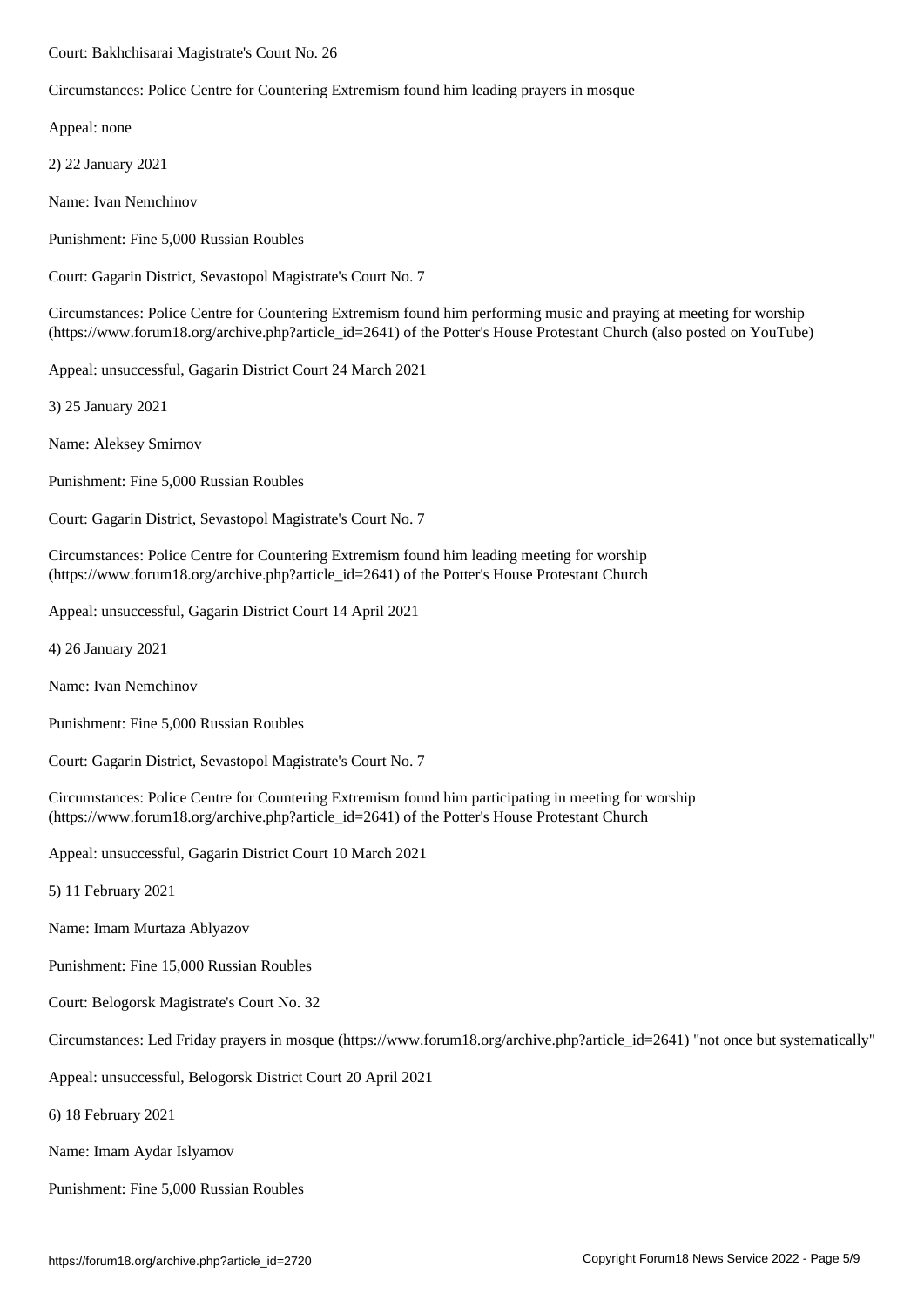Circumstances: Led prayers in mosque

Appeal: none

7) 2 March 2021

Name: Yevgeny Kornev

Punishment: Fine 5,000 Russian Roubles

Court: Gagarin District, Sevastopol Magistrate's Court No. 7

Circumstances: Police Centre for Countering Extremism found him leading meetings for worship (https://www.forum18.org/archive.php?article\_id=2641) of the Potter's House Protestant Church and posting sermons online

Appeal: unsuccessful, Gagarin District Court, 20 April 2021

8) 2 March 2021

Name: S. Sheikhmedov

Punishment: Fine 5,000 Russian Roubles

Court: Kiev District, Simferopol Magistrate's Court No. 9

Circumstances: unknown

Appeal: none

9) 12 March 2021

Name: I. Denisov

Punishment: Fine 8,000 Russian Roubles

Court: Kerch Magistrate's Court No. 47

Circumstances: Found by Russian FSB secret police holding Protestant meeting for worship. Case transferred 20 February 2021 from Magistrate's Court No. 48

Appeal: none

10) 22 March 2021

Name: Artyom Morev

Punishment: Fine 5,000 Russian Roubles

Court: Kiev District, Simferopol Magistrate's Court No. 7

Circumstances: Pastor of Generation of Faith Pentecostal church

Appeal: none

11) 8 June 2021

Name: Yusuf Ashirov

Punishment: Fine 5,000 Russian Roubles

Court: Alushta Magistrate's Court No. 22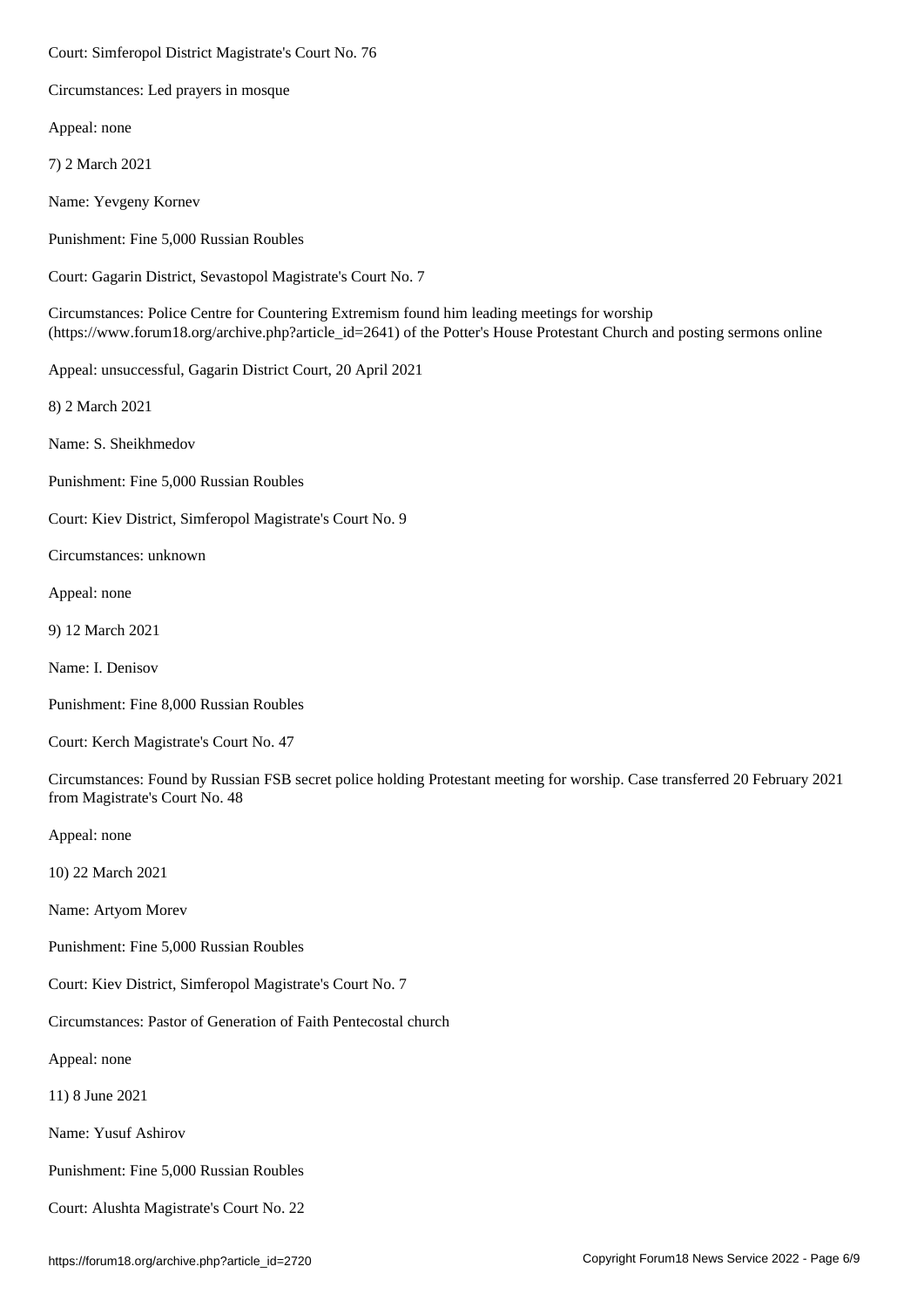Circumstances: Led Friday prayers in independent mosque

Appeal: unsuccessful, Alushta City Court 21 October 2021

12) 13 June 2021

Part 5

Name: Vasily Andriychuk

Punishment: Fine 15,000 Russian Roubles

Court: Lenino District Court

Circumstances: Foreign citizen legally resident offered leaflets with Jehovah's Witness beliefs on streets

Appeal: none

13) 22 June 2021

Name: Aleksey Gabrielyan

Punishment: Fine 5,000 Russian Roubles

Court: Lenin District, Sevastopol Magistrate's Court No. 14

Circumstances: Police Centre for Countering Extremism found leader of Protestant community sharing faith and offering leaflets near cinema

Appeal: none

14) 29 June 2021

Name: Said Akhmad Asanov

Punishment: Fine 5,000 Russian Roubles

Court: Simferopol District Magistrate's Court No. 75

Circumstances: Found by prosecutors and FSB secret police leading daily prayers in mosque

Appeal: none

15) 8 July 2021

Name: Valery Reyman

Punishment: Fine 5,000 Russian Roubles

Court: Saki District Court

Circumstances: Offered New Testaments and Baptist literature on the streets

Appeal: none

16) 22 July 2021

Name: O. Klimenko

Punishment: Fine 5,000 Russian Roubles

Court: Lenino Magistrate's Court No. 63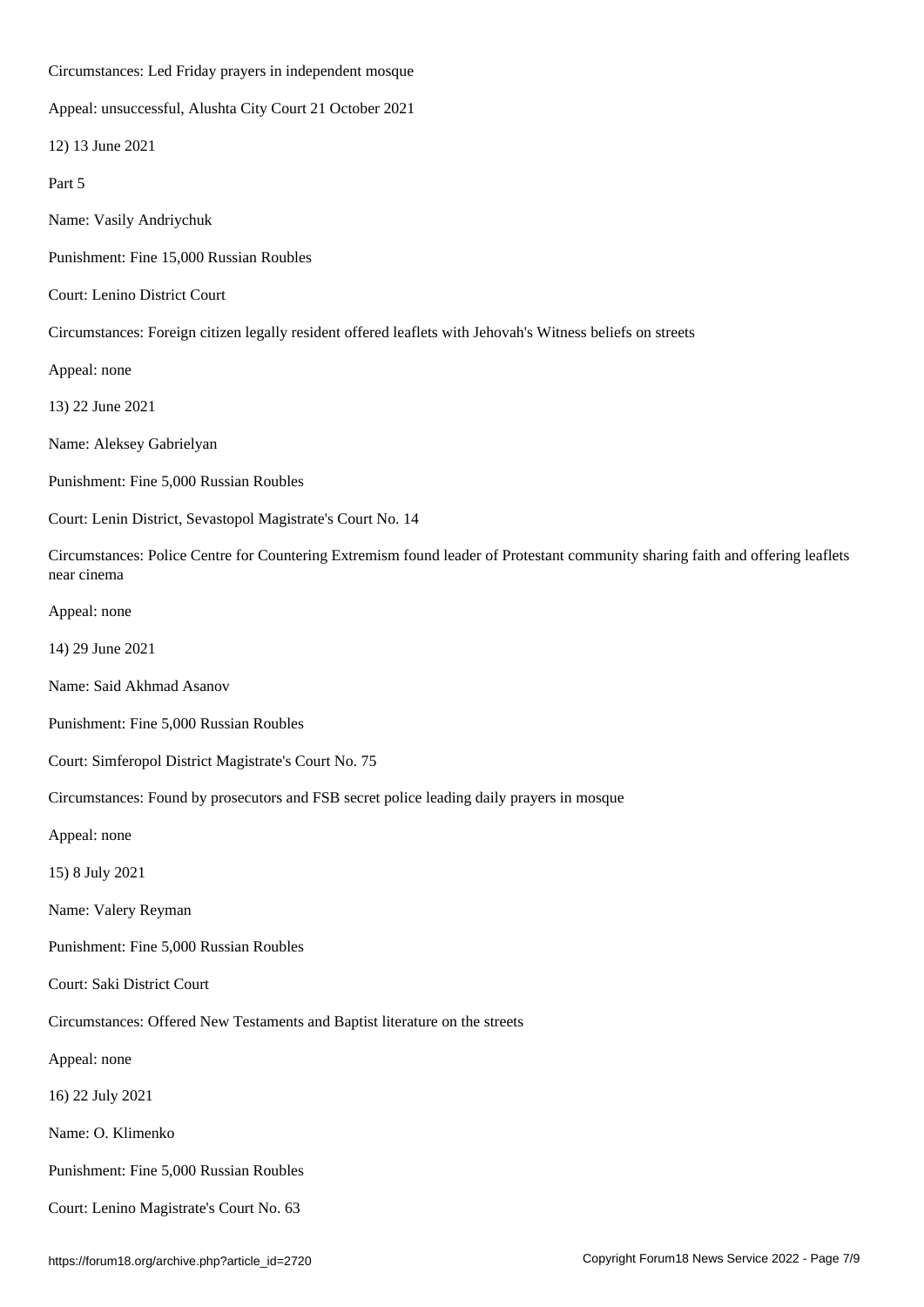|  | Appeal: none |
|--|--------------|

17) 22 July 2021

Name: N. Bondar

Punishment: Fine 5,000 Russian Roubles

Court: Lenino Magistrate's Court No. 63

Circumstances: Police found her offering leaflets with Jehovah's Witness beliefs on streets

 $C$ ircumstances: Police found her offering leaflets with Jehovah's Witness beliefs on streets on streets on streets on streets on streets with Jehovah's Witness beliefs on streets on streets with Jehovah's Witness beliefs

Appeal: none

18) 23 August 2021

Name: Pavel Skokov (Archimandrite Damian)

Punishment: Fine 15,000 Russian Roubles

Court: Belogorsk Magistrate's Court No. 32

Circumstances: Held service in Orthodox Church of Ukraine monastery

Appeal: unsuccessful, Belogorsk District Court 6 December 2021

19) 6 September 2021

Name: V. Perkov

Punishment: Fine 5,000 Russian Roubles

Court: Bakhchisarai Magistrate's Court No. 28

Circumstances: unknown

Appeal: none

20) 20 October 2021

Name: N. Shulga

Punishment: Fine 5,000 Russian Roubles

Court: Lenin District, Sevastopol Magistrate's Court No. 14

Circumstances: unknown

Appeal: none

21) 20 October 2021

Name: N. Logunova

Punishment: Fine 5,000 Russian Roubles

Court: Lenin District, Sevastopol Magistrate's Court No. 14

Circumstances: unknown